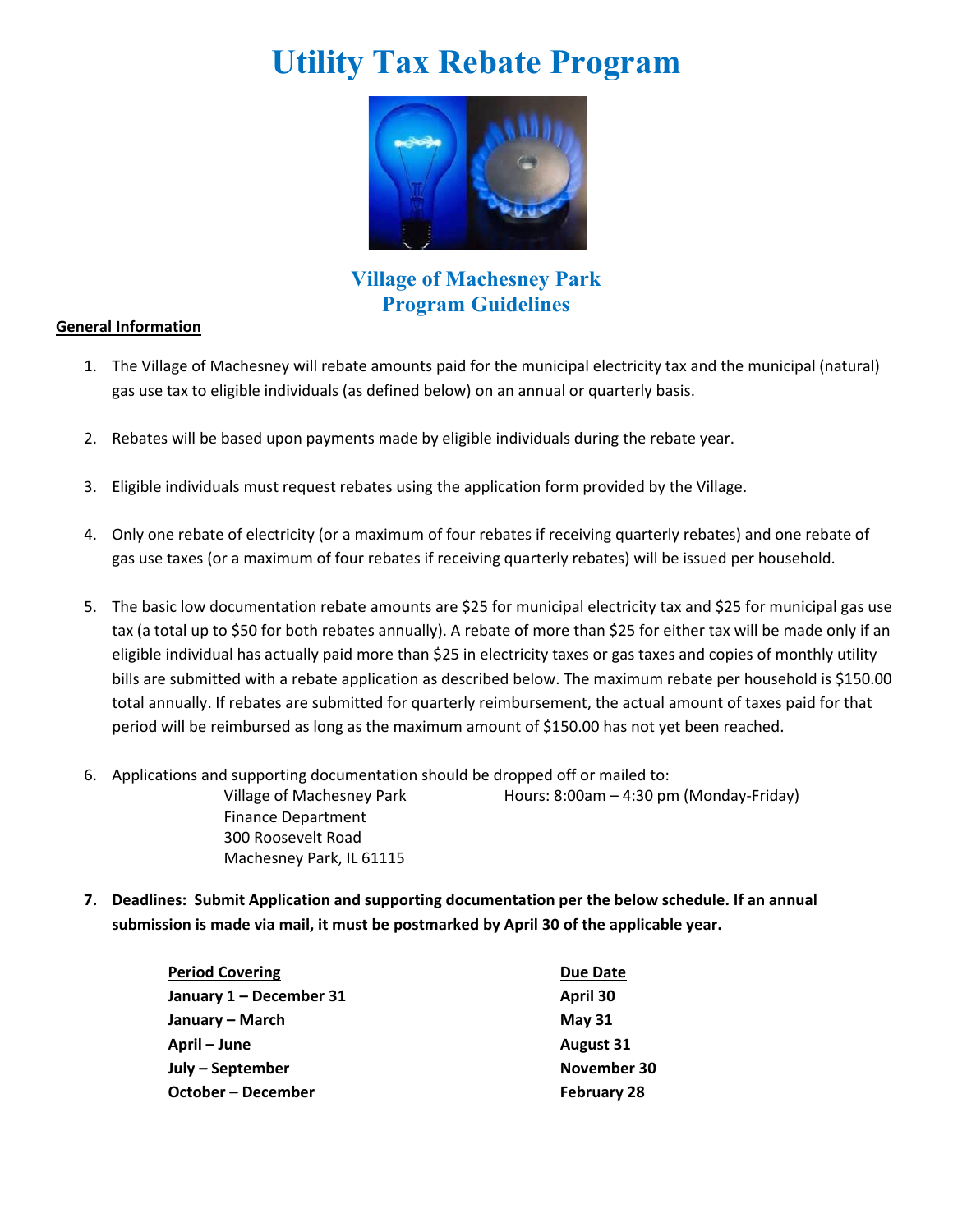#### **Eligibility**

- 1. An individual must have been a resident of the Village of Machesney Park during the entire calendar year.
- 2. An individual must have been at or below the low‐income bracket (as defined below) during the entire calendar year *(no proration's will be done)*.
- 3. A low‐income earner is defined by the below table:

|          | Low Income household limits: |           |           |           |           |           |           |
|----------|------------------------------|-----------|-----------|-----------|-----------|-----------|-----------|
| 1 person | 2 persons                    | 3 persons | 4 persons | 5 persons | 6 persons | 7 persons | 8 persons |
| \$30,000 | \$35,000                     | \$40.000  | \$45,000  | \$50,000  | \$55,000  | \$60,000  | \$65,000  |

4. An individual must have received electricity and/or natural gas service at their Village residence and paid the municipal electricity and/or gas tax during the entire calendar year.

5. Must have been the individual responsible for payment of the electric and/or natural gas service account(s) at the residence concerned. Legal responsibility for an account is established by the name of the eligible individual appearing on the utility bill. If you are jointly responsible for the account with another household member, your application must be submitted in person to Village Hall and a staff member will place a call to ComEd together with the applicant to confirm the applicant's responsibility for the account.

#### **Required Documentation**

- 1. Village of Machesney Park Utility Tax Rebate Application (following)
- 2. Proof of income and number in household. Acceptable proof of income includes a copy of your US Tax return for the previous year showing adjusted gross income, IRS Notice 703, or other proof of income acceptable by the Village.

#### **Basic low documentation \$25 rebate amount**

- a. Above items 1 & 2
- b. A current electric bill **AND/OR** natural gas bill, as appropriate, for the Village residence. The bills must reflect that the municipal electricity and natural gas use taxes were actually assessed.

#### **Quarterly rebate of taxes paid**

- a. Above items 1 & 2
- b. The electric and natural gas bills for the applicable period based on the deadlines section above. The rebate amount will be based on the taxes paid for that quarter and shall not exceed the maximum rebate amount of \$150.00 per household in a year.

#### **Annual rebate of taxes paid**

- a. Above items 1 & 2
- b. The electric and natural gas bills for **each month** of the calendar year. **The last bill for each type of utility service must have an ending service date in December of the applicable year.** The rebate amount will be based on only those months submitted, with a total maximum rebate per household of \$150.00 annually.
- 3. If an otherwise eligible individual paid for utilities through rent payments, the individual may obtain the rebates of the standard amounts if a copy of the rental agreement is submitted with the rebate application. The rental agreement must a) indicate the individual was the renter of the residential property during the entire calendar year and b) identify the utilities *(electricity and/or natural gas)* that were included in the rent payments made pursuant to the rental agreement.